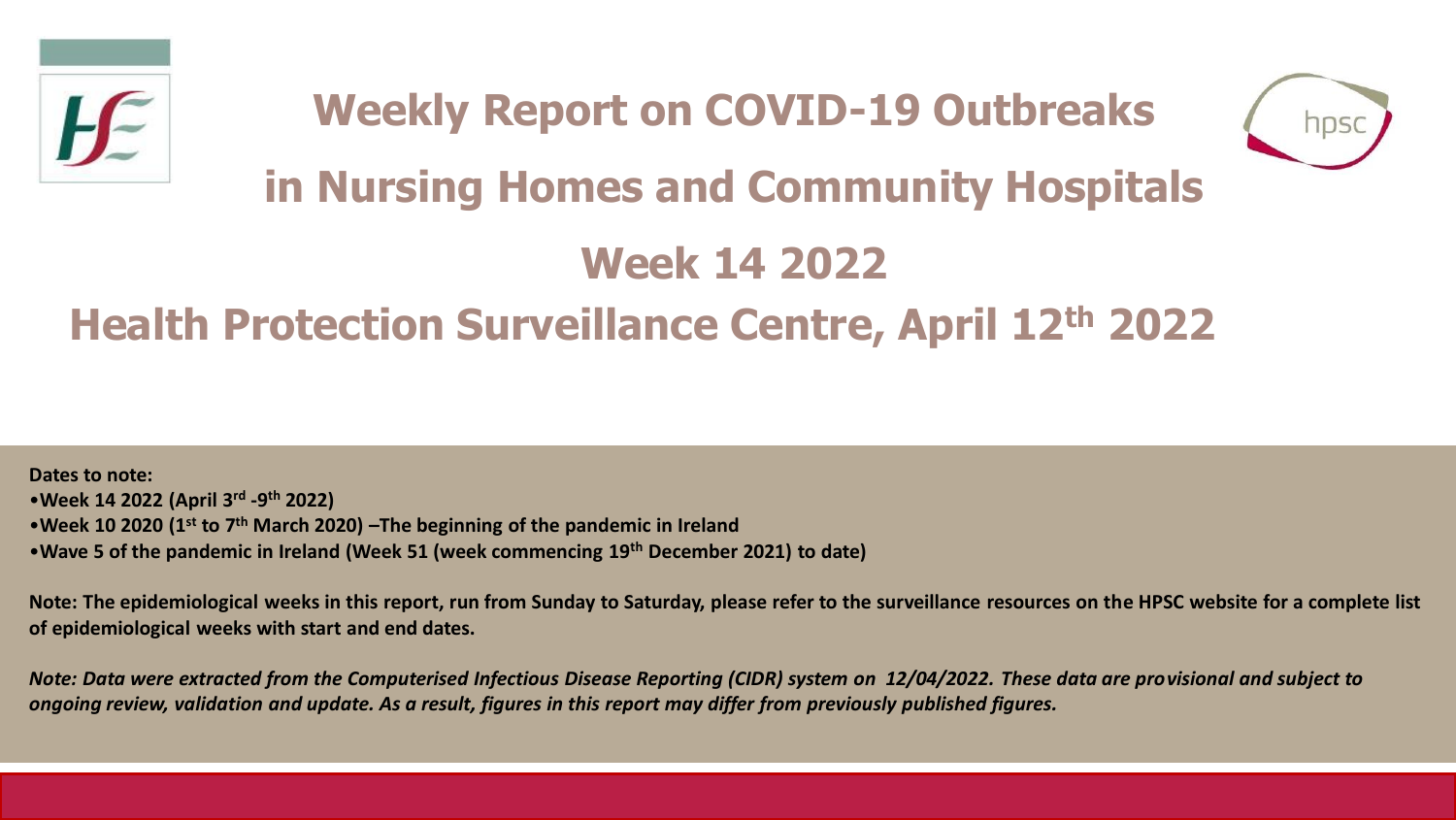

#### **Notes**

The following report provides information on COVID-19 outbreaks/clusters notified on CIDR to midnight April 9<sup>th</sup> 2022 (week 14) and extracted from CIDR at 9 am on April 12<sup>th</sup> 2022.

Data are provisional and subject to ongoing review, validation and updating. For this reason, data reported may not match data previously reported or outbreaks data reported in the future for the same time period. Furthermore, the number of linked cases is based on the number of linked cases at the time of extraction from CIDR and an outbreak may increase in size since the time of extraction due to more cases occurring or more information becoming available on CIDR.

**Sincere thanks are extended to all those who are participating in the collection of data and reporting of data used in this report, particularly under the current challenging circumstances.** This includes the HSE COVID-19 Contact Management Programme (CMP), staff in ICU units, notifying clinicians, laboratory staff, Public Health doctors, Nurses, Surveillance Scientists, Microbiologists and Administrative staff.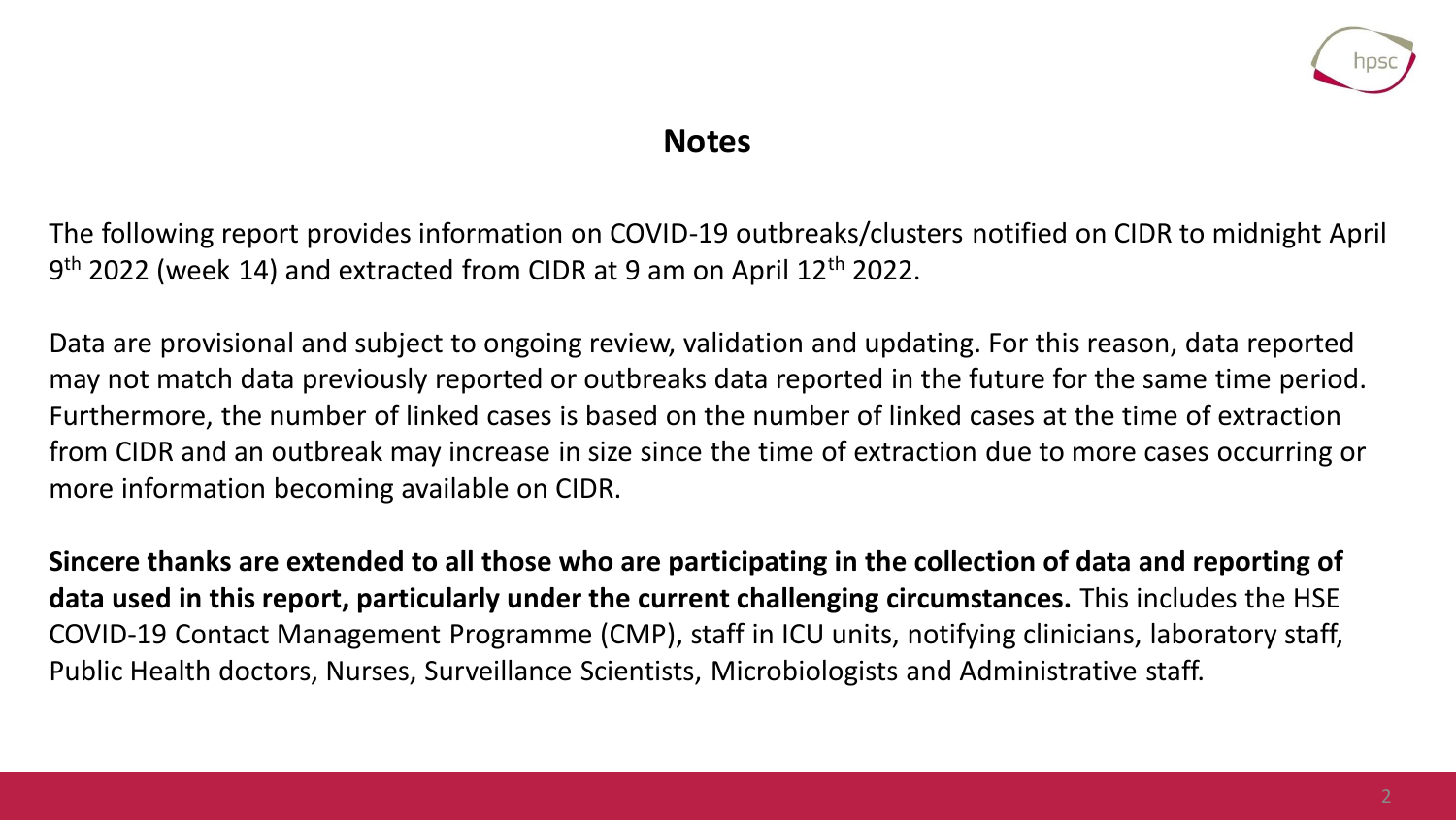

|                                       | <b>Outbreak</b>               |                               | <b>Linked confirmed cases</b> |                               |                                            |                                           |                           |  |
|---------------------------------------|-------------------------------|-------------------------------|-------------------------------|-------------------------------|--------------------------------------------|-------------------------------------------|---------------------------|--|
| <b>Wave</b>                           | <b>Number of</b><br>outbreaks | <b>Number of</b><br>$cases^*$ | <b>Number</b>                 | <b>Number</b><br>hospitalised | <b>Number</b><br>admitted to<br><b>ICU</b> | <b>Number</b><br>hospitalised<br>and died | <b>Number</b><br>who died |  |
| <b>Wave 1 (weeks 10-31 2020)</b>      | 301                           | 6658                          | 6251                          | 476                           | 16                                         | 195                                       | 886                       |  |
| <b>Wave 2 (weeks 32-47 2020)</b>      | 80                            | 1571                          | 1555                          | 90                            | < 5                                        | 25                                        | 134                       |  |
| Wave 3 (week 48 2020 - week 25 2021)  | 267                           | 8375                          | 8328                          | 577                           | 12                                         | 199                                       | 1027                      |  |
| <b>Wave 4 (weeks 26-50 2021)</b>      | 202                           | 2818                          | 2708                          | 190                           | < 5                                        | 50                                        | 206                       |  |
| Wave 5 (weeks 51 2021 - week 14 2022) | 672                           | 12487                         | 8629                          | 342                           | 6                                          | 37                                        | 164                       |  |
| <b>Total</b>                          | 1522                          | 31909                         | 27471                         | 1675                          | 38                                         | 506                                       | 2417                      |  |

\*the larger between the aggregate number of confirmed cases reported or the number of confirmed linked cases. In wave5, includes cases confirmed by PCR or Antigen testing

- Overall, there have been 1,522 COVID-19 outbreaks in Nursing homes and Community Hospitals
- 1,675 of 27,471 laboratory confirmed outbreak cases have been hospitalised (6.1%)
- 2,417 deaths have been reported among confirmed outbreak cases in these settings (8.8%)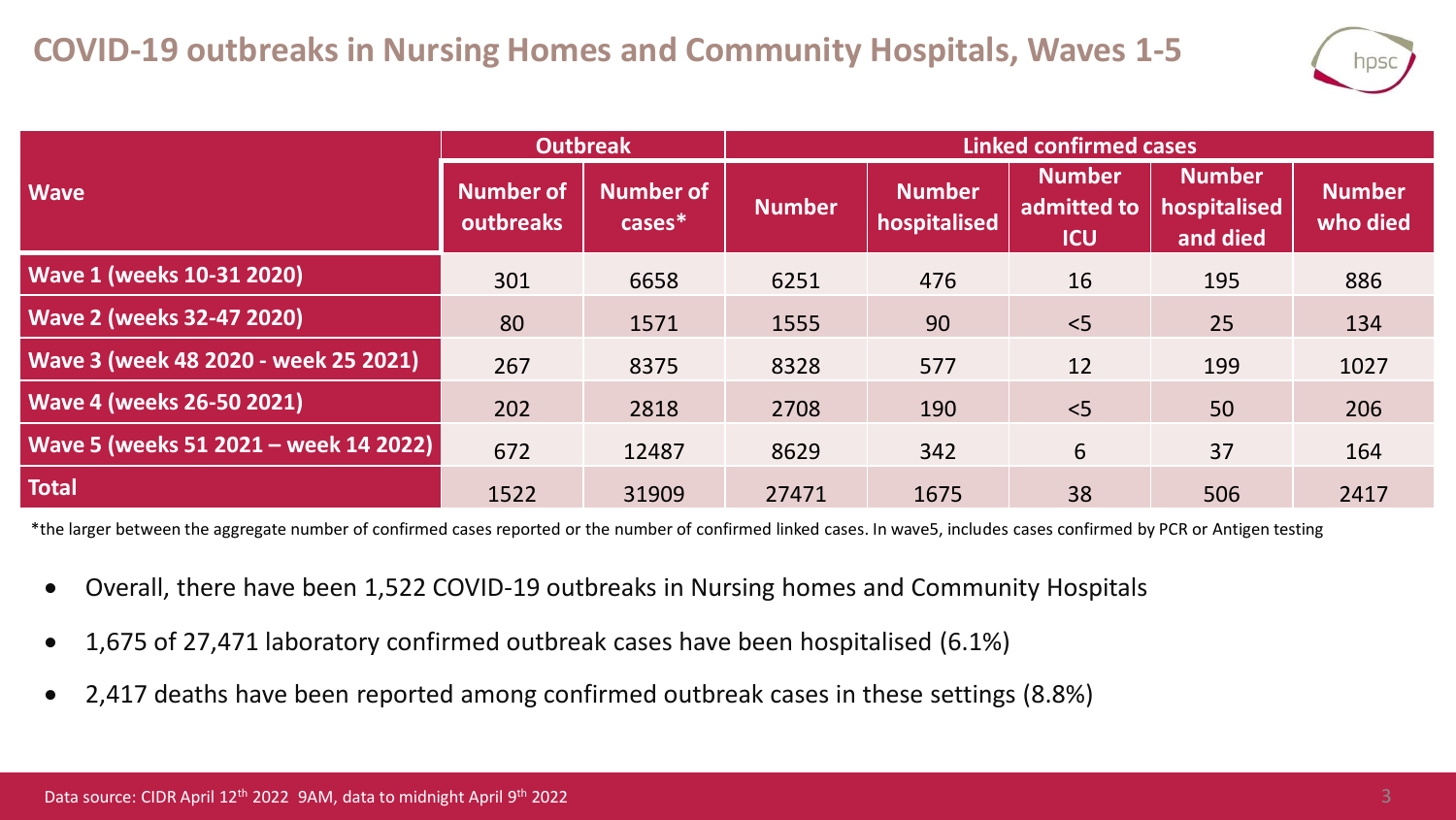#### **Weekly number of COVID-19 outbreaks in Nursing Homes and Community Hospitals,**  hpsc **Waves 1-5**



Large peaks occurred in the number of outbreaks in wave 1 (72 outbreaks in a single week) and wave 3 (57 outbreaks in a single week). In week 14 2022, 56 outbreaks were reported in these settings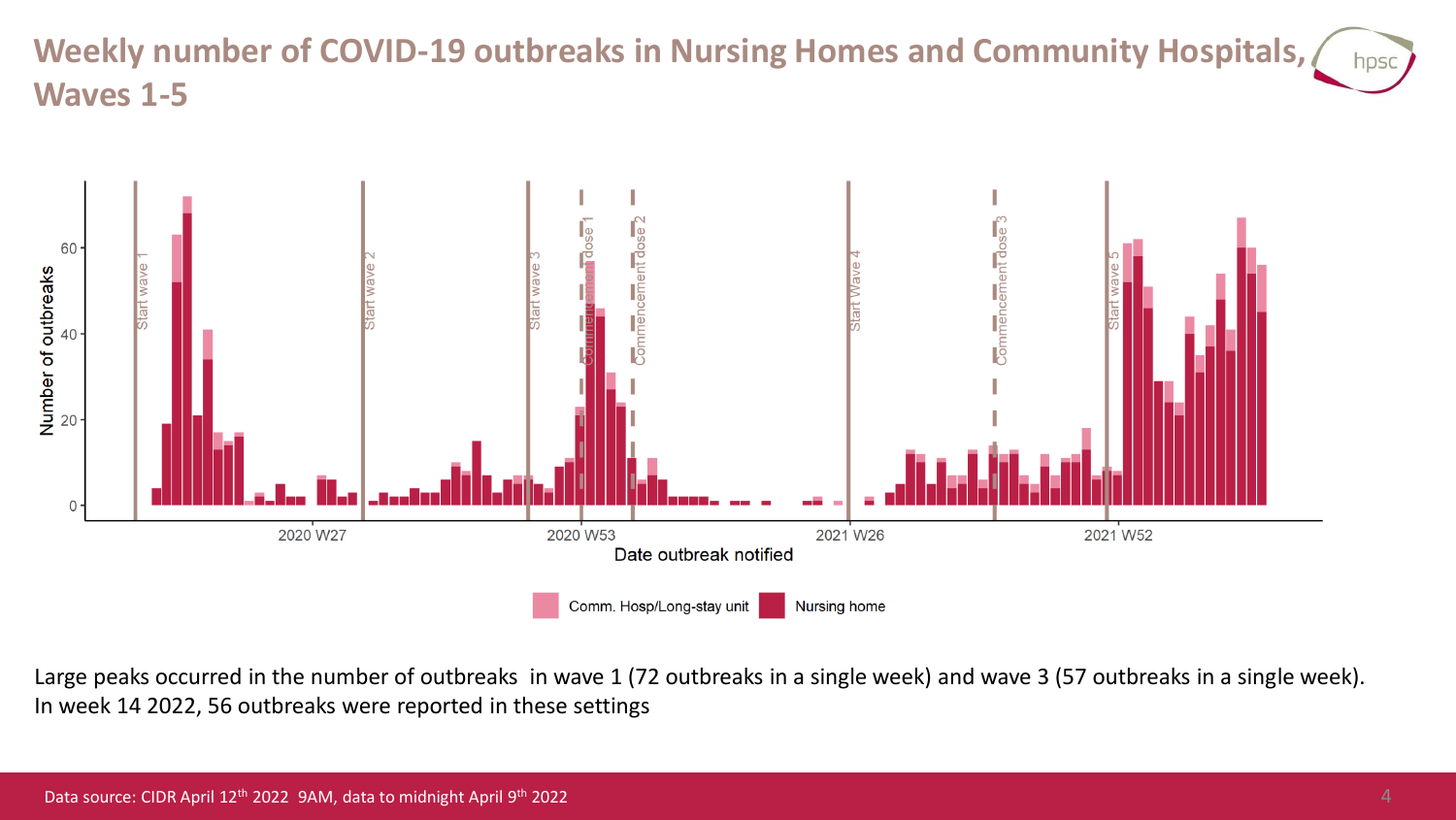## **Burden of disease associated with COVID-19 outbreaks in Nursing Homes and Community Hospitals, Wave 5 (weeks 51 2021 to week 14 2022)**



|                           | <b>Outbreak</b>               |                               | <b>Linked confirmed cases</b> |                               |                                            |                                           |                           |  |
|---------------------------|-------------------------------|-------------------------------|-------------------------------|-------------------------------|--------------------------------------------|-------------------------------------------|---------------------------|--|
| <b>Outbreaks Location</b> | <b>Number of</b><br>outbreaks | <b>Number of</b><br>$cases^*$ | <b>Number</b>                 | <b>Number</b><br>hospitalised | <b>Number</b><br>admitted to<br><b>ICU</b> | <b>Number</b><br>hospitalised<br>and died | <b>Number who</b><br>died |  |
| Comm. Hosp/Long-stay unit | 76                            | 1007                          | 738                           | 65                            | $<$ 5                                      | < 5                                       |                           |  |
| <b>Nursing home</b>       | 596                           | 11480                         | 7891                          | 277                           | 5                                          | 34                                        | 157                       |  |
| <b>Total</b>              | 672                           | 12487                         | 8629                          | 342                           | 6                                          | 37                                        | 164                       |  |

**Wave 5:** \*the larger between the aggregate number of confirmed cases reported or the number of confirmed linked cases. In wave5, includes cases confirmed by PCR or Antigen testing

- 672 outbreaks in wave 5
- 12,487 cases were reported associated with these outbreaks, of which there was disaggregate data available on 8,629 cases (69%)
- 342 of the 8,629 outbreak-linked cases (4.0%) were hospitalised (age range 18-99 years, median 82 years).
- 164 of the 8,629 outbreak-linked cases (1.9%) cases died (age range 52-101 years, median 87 years). Five additional deaths were reported among probable cases linked to wave 5 outbreaks.

#### **Week 14 2022**

• Fifty-six new outbreaks -473 associated cases (range 0-33 cases per outbreak)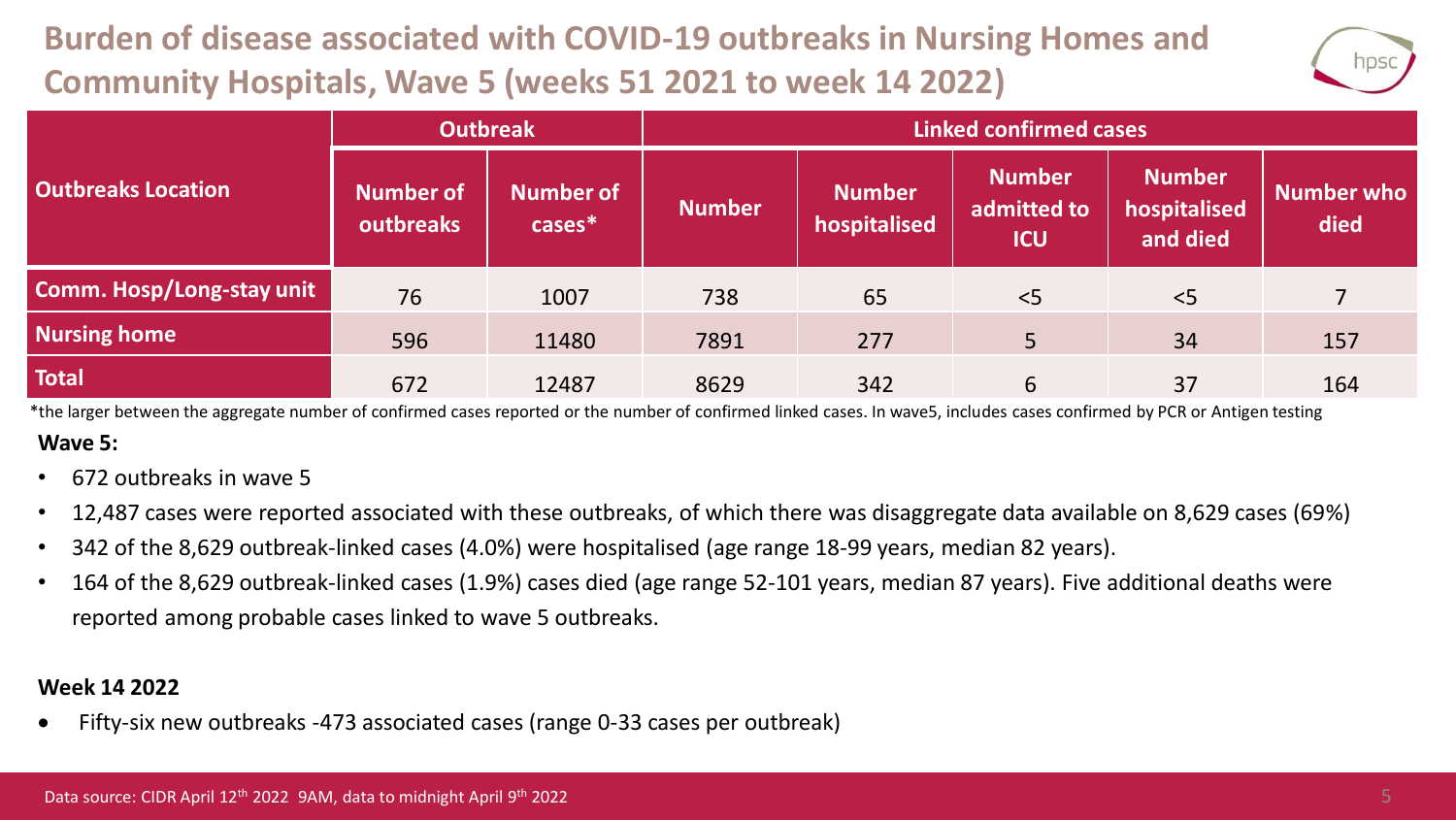**Weekly number of COVID-19 outbreaks in Nursing Homes and Community Hospitals,**  hosc **Waves 5 (week 51 2021 – week 14 2022)**



#### **Waves 5:**

- 672 nursing home and community hospital/long stay unit COVID-19 outbreaks notified
- The number of outbreaks in these settings increased to 62 outbreaks in week 2 2022, decreased to 24 outbreaks in week 6 2022, and was 56 in week 14 2022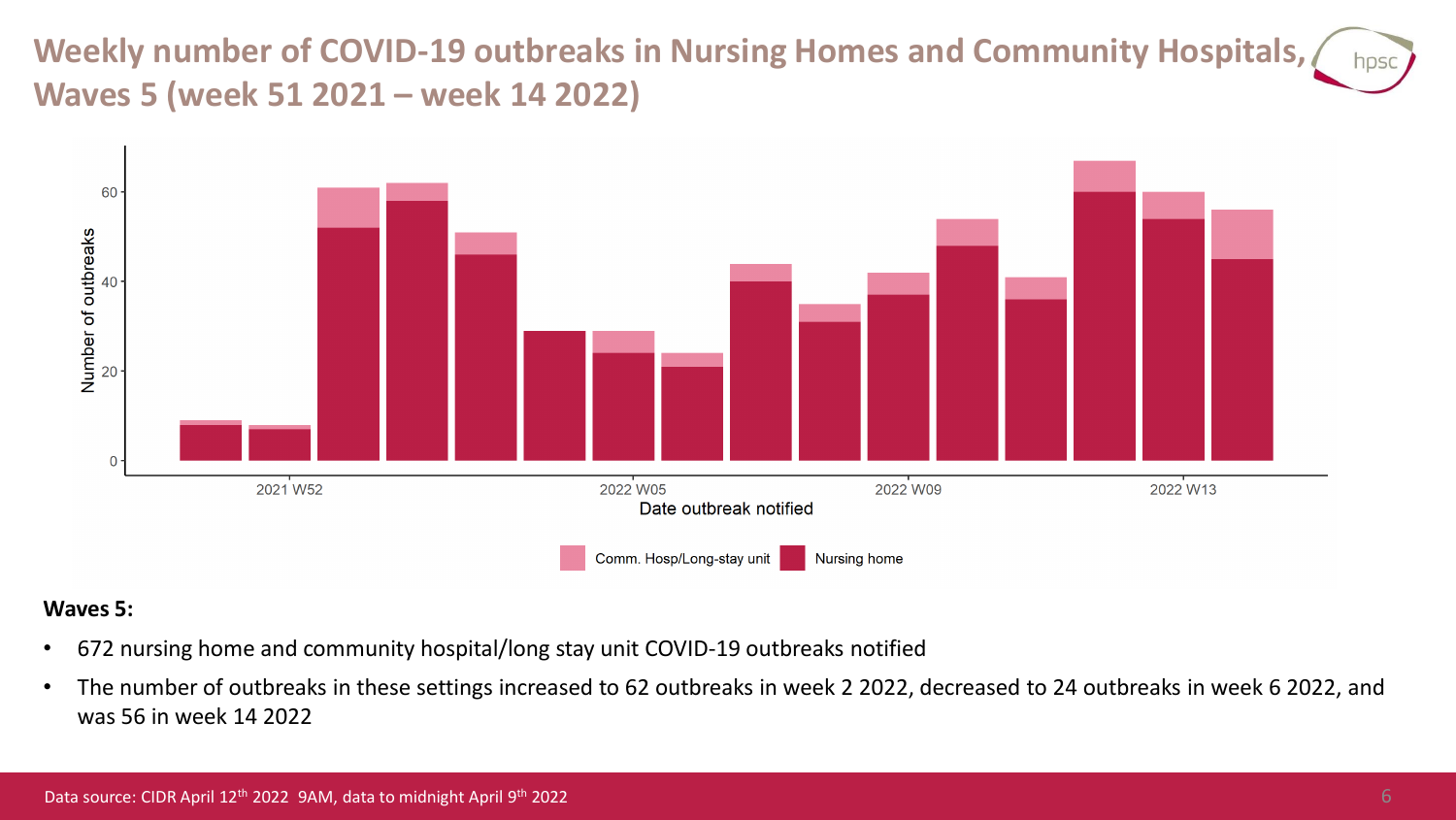**Regional distribution of outbreaks in Nursing Home and Community Hospitals, Waves 5 (week 51 2021 – week 14 2022)**





#### **Wave 5:**

- The highest number of outbreaks was reported in CHO4 (96 outbreaks) followed by CHO2 (87 outbreaks)
- Nine CHOs were represented in the 56 outbreaks notified in week 14 2022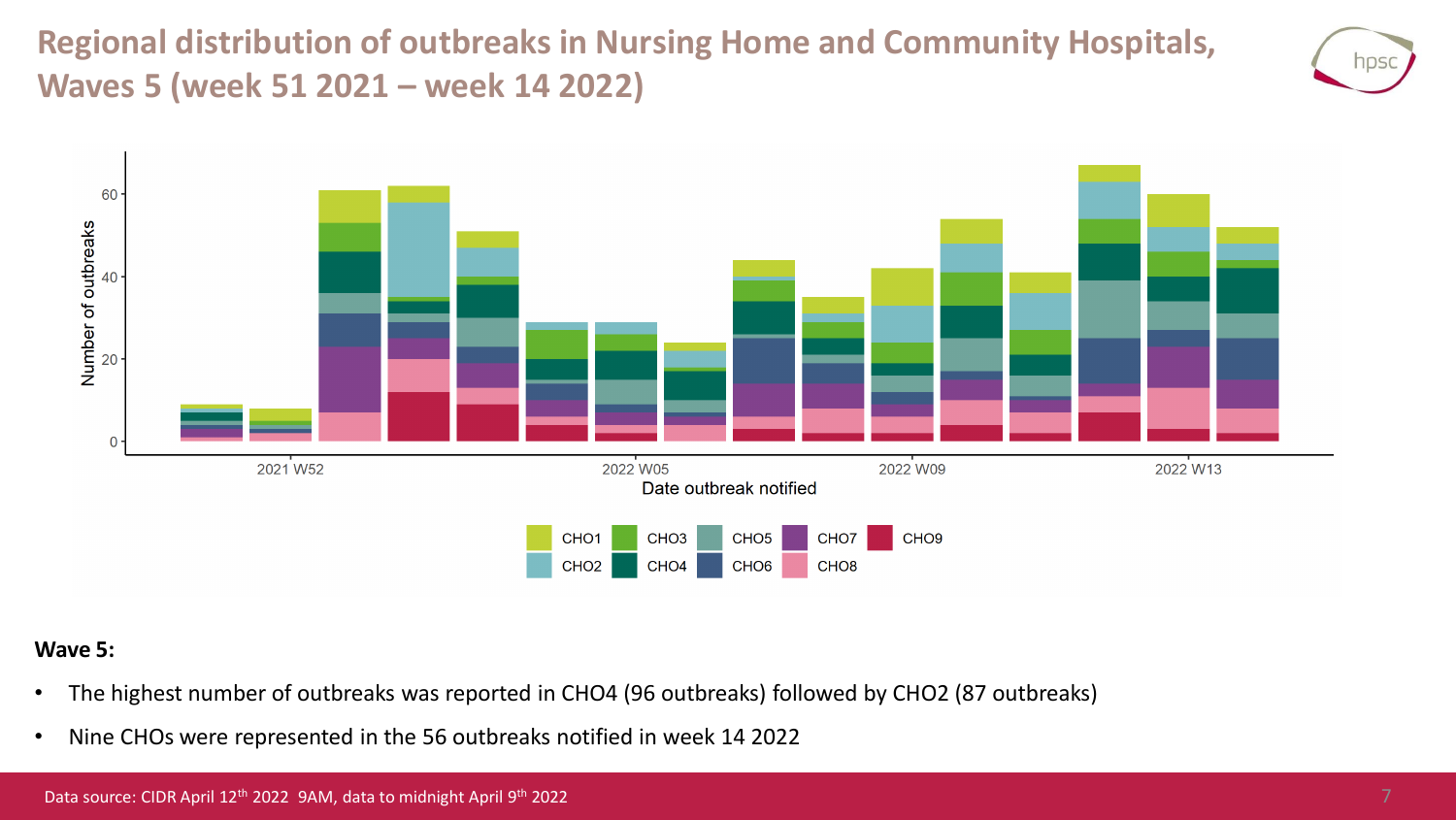### **New and active outbreaks by week in Nursing Home and Community Hospitals, Wave 5 (week 51 2021 to week 14 2022)**





#### **Wave 5:**

The number of active outbreaks (those with a case notified that week) peaked at 179 in week 4 2022. Fewer outbreaks had cases reported in weeks 5-14 2022 although the number of known active outbreaks in the most recent weeks may increase as more data become available

Note: linked case information is only available for 8,629/12,487 (69%) cases in wave 5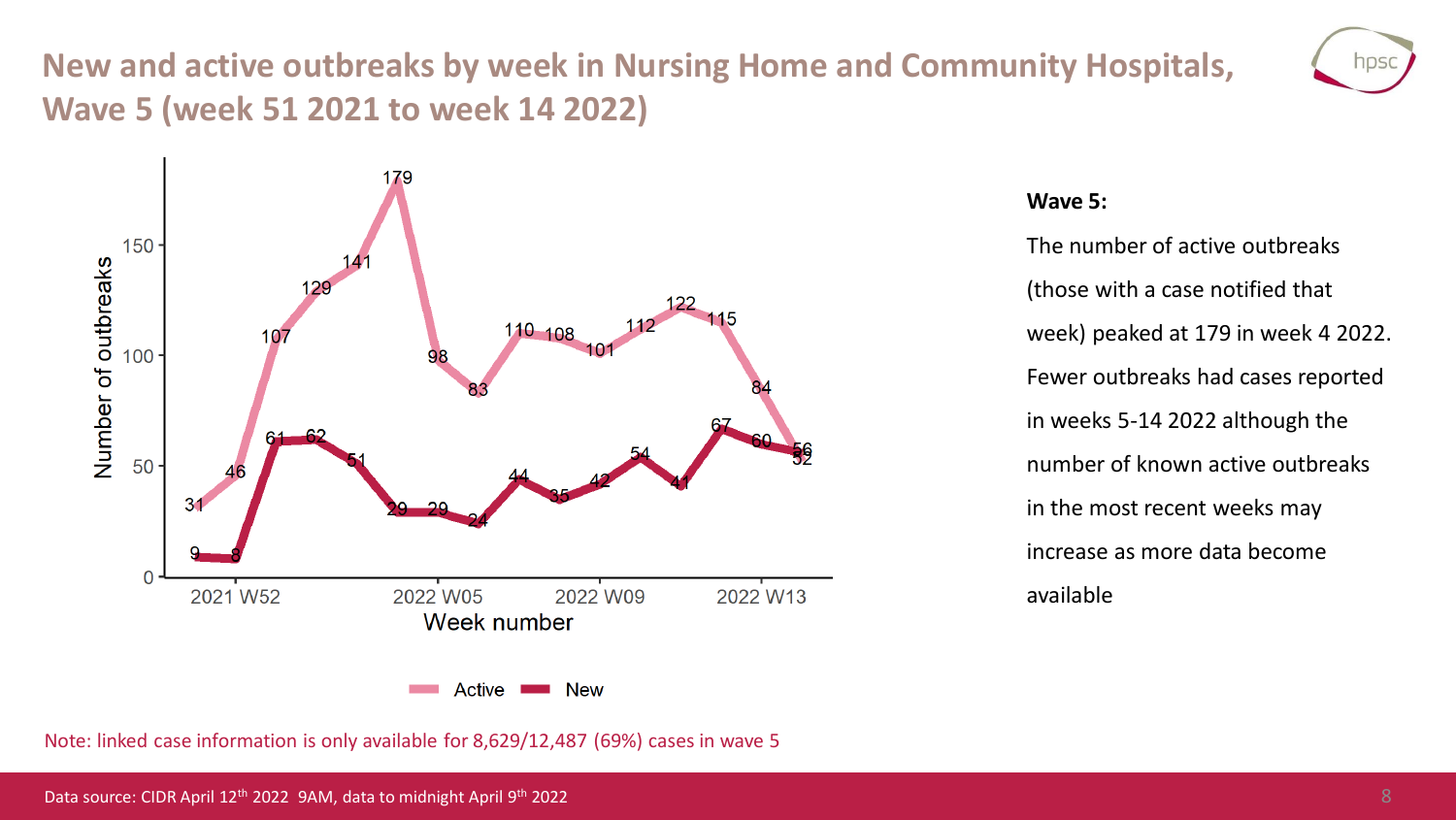### **Cases associated with COVID-19 outbreaks in Nursing Homes and Community Hospitals, Waves 1 to 5**





For outbreaks reported in week 14 2022, the number of outbreak associated cases was 473. The peak in weekly case numbers in wave 5 was in outbreaks reported in week 2 2022 with 1693 cases. This is more than 6 times the peak weekly number of cases in wave 4 (n=265), and 81% of the peak weekly number of cases in wave 3 (n=2092)

Note: Numbers of associated cases are based on the larger between the aggregate number of confirmed cases reported and the number of confirmed linked cases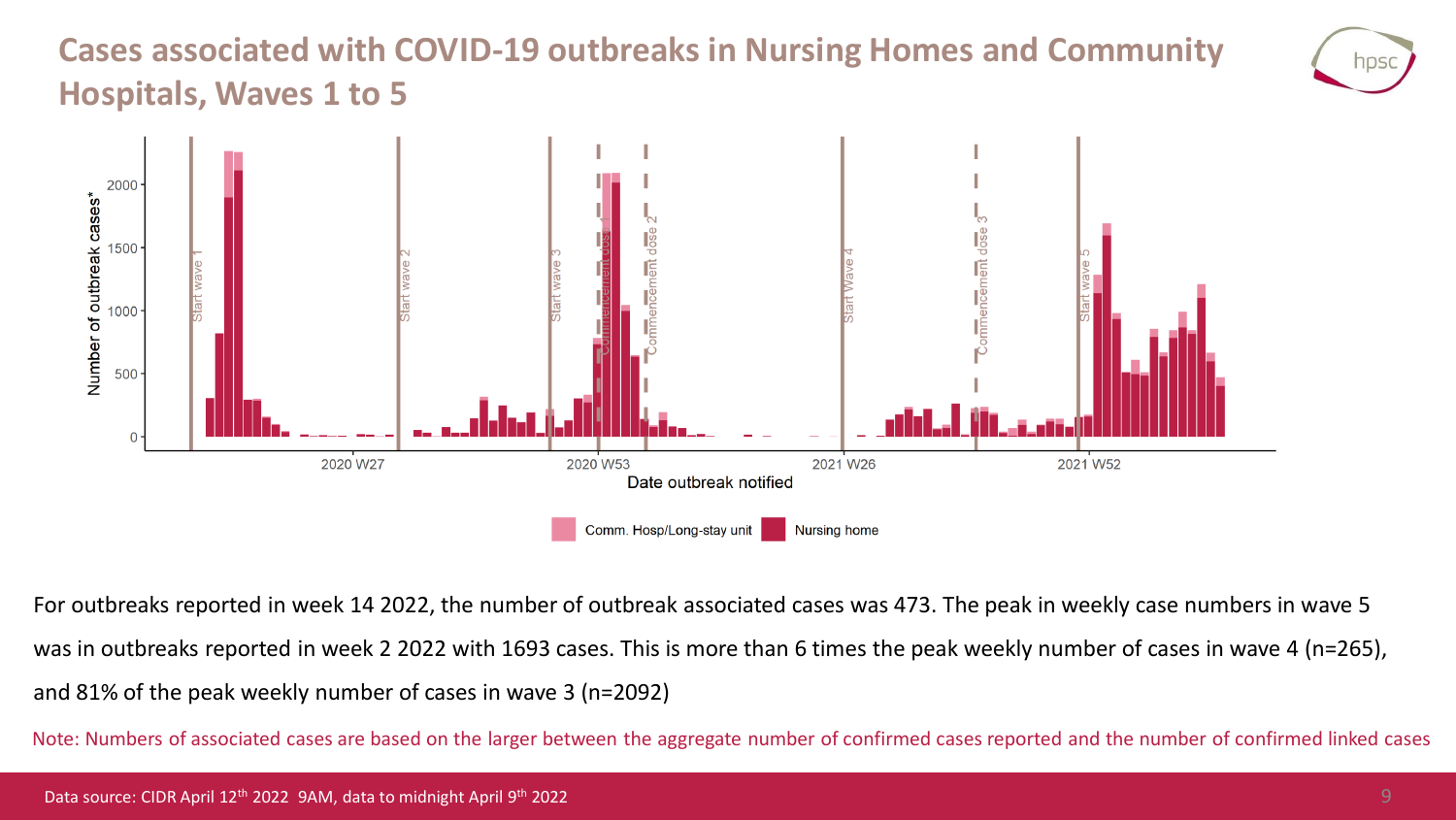**Cases associated with COVID-19 outbreaks in Nursing Homes and Community Hospitals by healthcare worker status, Waves 1 to 5**





In week 14, 137 outbreak associated cases (29%) were among staff and 283 (60%) among residents; the HCW status of 53 cases (11%) were

#### not reported

Note: Numbers of associated cases are based on the larger between the aggregate number of confirmed cases reported and the number of confirmed linked cases. Staff and clients case numbers were derived from aggregate data provided on the number of staff and clients cases.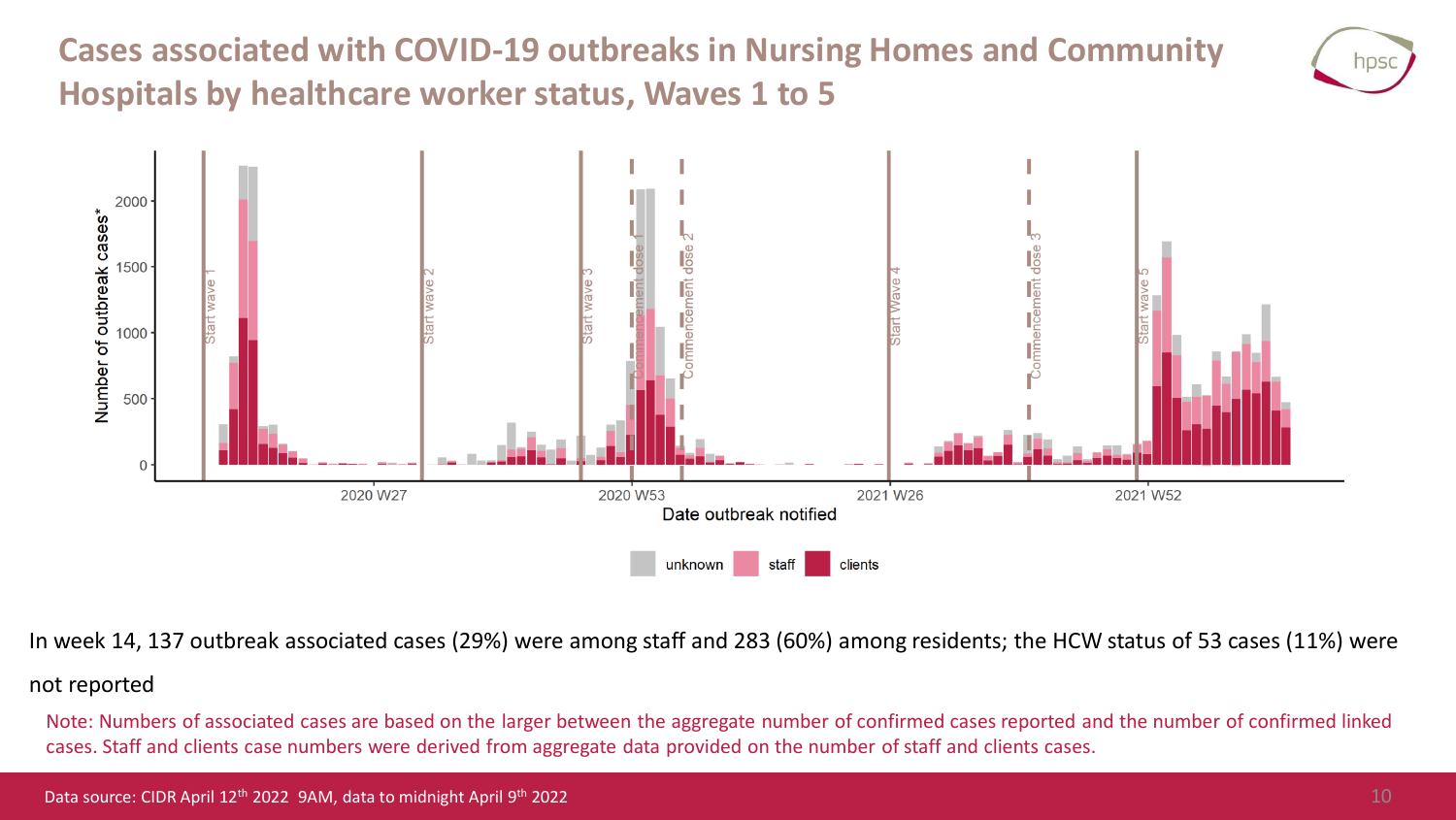**Deaths among confirmed cases linked to COVID-19 outbreaks in Nursing Homes and Community Hospitals by week of death, waves 1 -5**





- In wave 5, the highest number of weekly deaths (by date of death) is 21 in week 4 2022
- Note: only 69% of outbreak-associated cases in wave 5 have been electronically linked to outbreaks, and were thus available for inclusion in this figure
- Also, the data on linked deaths for recent outbreaks is likely an underestimate, as deaths may still accrue among known cases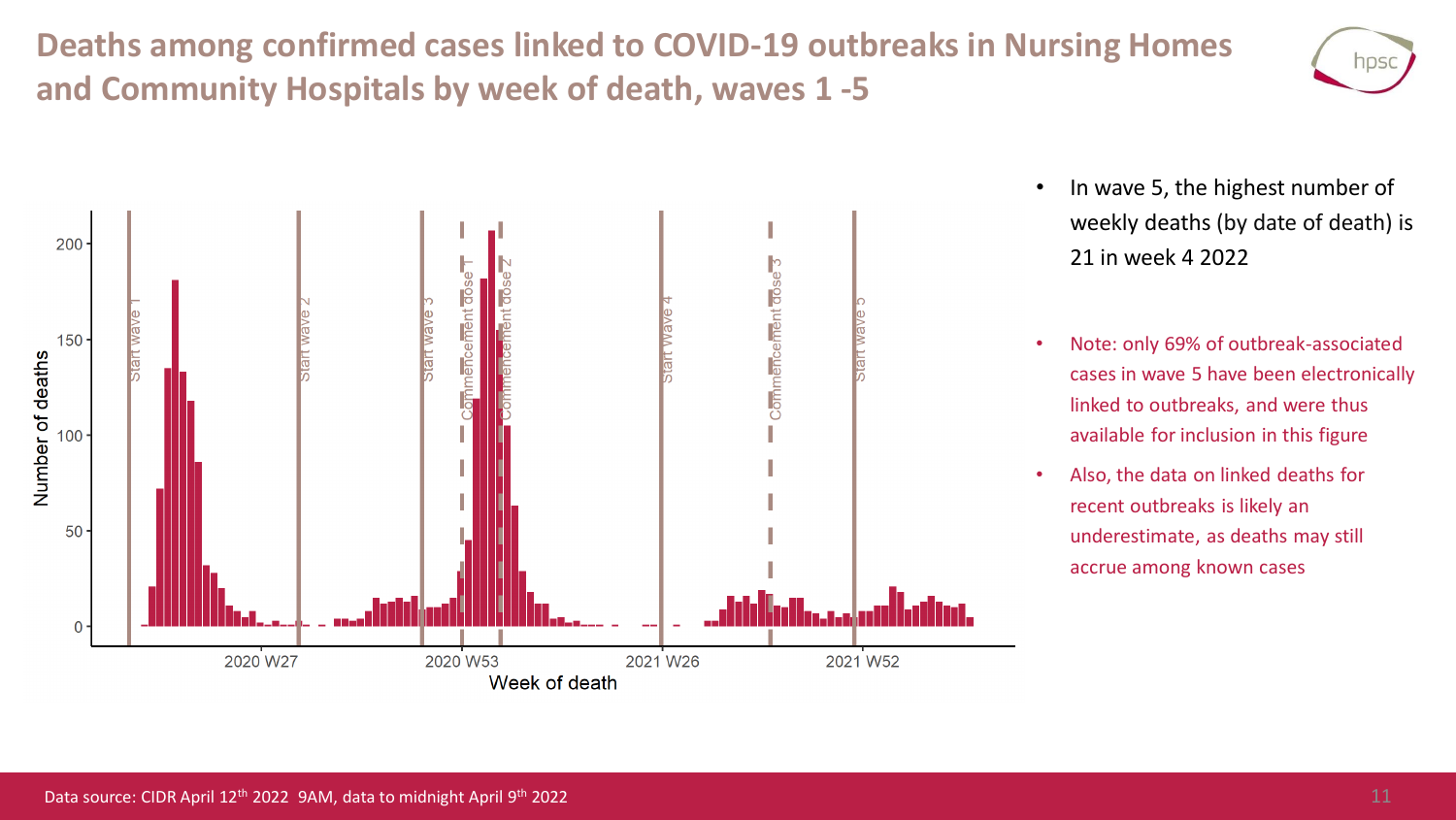**Outcomes among confirmed cases linked to COVID-19 outbreaks in Nursing Homes and Community Hospitals by age group, Wave 5 (week 51 2021 to week 13 2022)**



| Age group    | <b>Number</b> | <b>Number</b><br>hospitalised | %<br>hospitalised | <b>Number</b><br>admitted to<br><b>ICU</b> | % ICU | <b>Number</b><br>who died | % died |
|--------------|---------------|-------------------------------|-------------------|--------------------------------------------|-------|---------------------------|--------|
| <45 yrs      | 2087          | 26                            | 1.2%              | < 5                                        | 0.0%  | $<$ 5                     | 0.0%   |
| 45-64 yrs    | 1422          | 30                            | 2.1%              | < 5                                        | 0.0%  | < 5                       | 0.3%   |
| 65-74 yrs    | 644           | 33                            | 5.1%              | < 5                                        | 0.2%  | 9                         | 1.4%   |
| 75-84 yrs    | 1817          | 118                           | 6.5%              | < 5                                        | 0.1%  | 49                        | 2.7%   |
| $85+yrs$     | 2659          | 135                           | 5.1%              | < 5                                        | 0.1%  | 102                       | 3.8%   |
| <b>Total</b> | 8629          | 342                           | 4.0%              | 6                                          | 0.1%  | 164                       | 1.9%   |

Note: disease severity information is only available for 8,629/12,487 (69%) cases in wave 5, and deaths may still accrue among known cases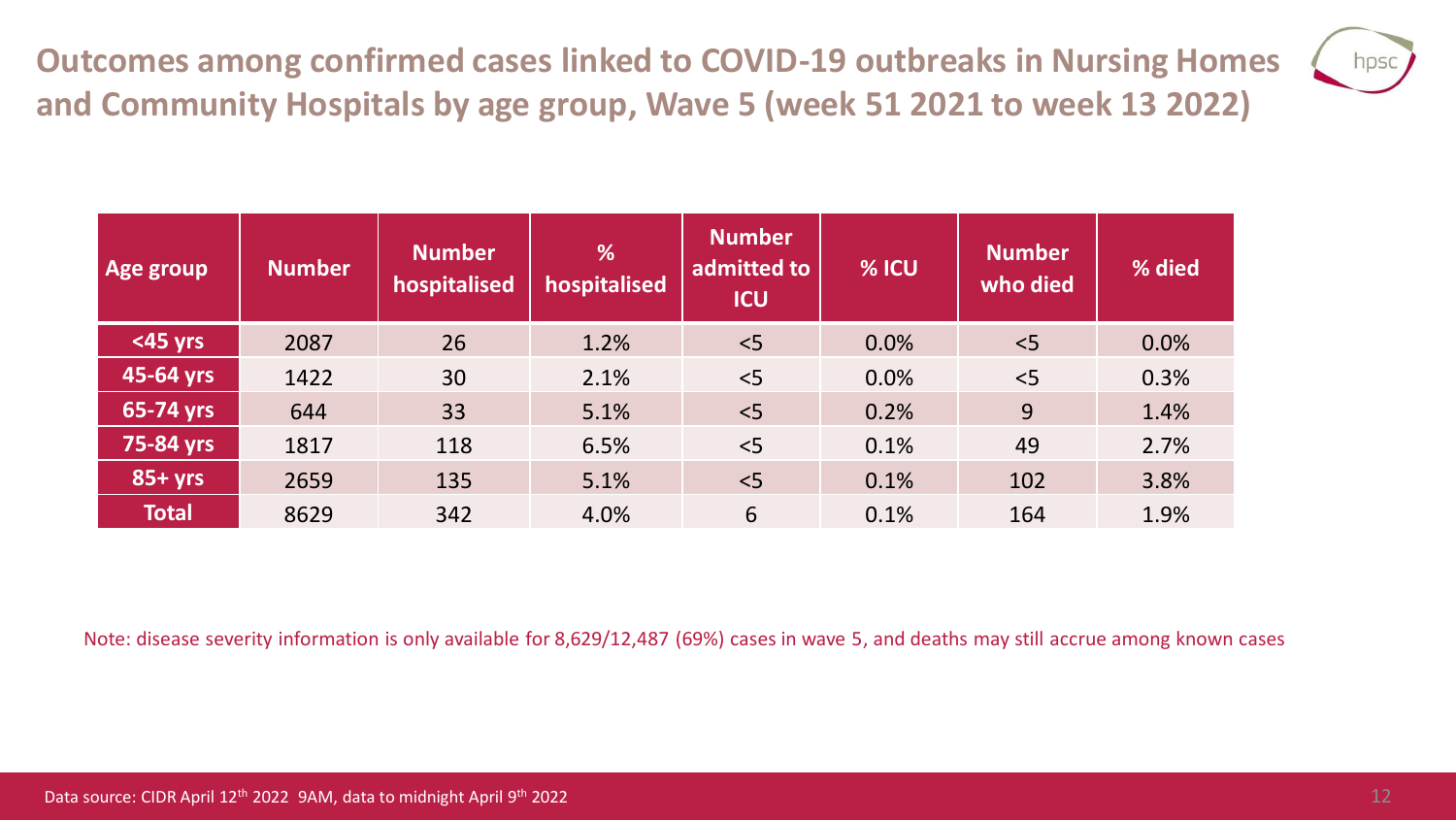### **Comparison of disease severity among confirmed cases linked to outbreaks in Nursing Homes and Community Hospitals by wave and age group**



The percentage of cases 65 years or older who died among confirmed cases linked to outbreaks notified in wave 4 was 13.0% and in wave 5 was 3.1%, compared to between 17.1% and 24.2% in waves 1-3

Note: disease severity information is only available 8,629/12,487 (69%) cases in wave 5, and deaths may still accrue among known cases

hpso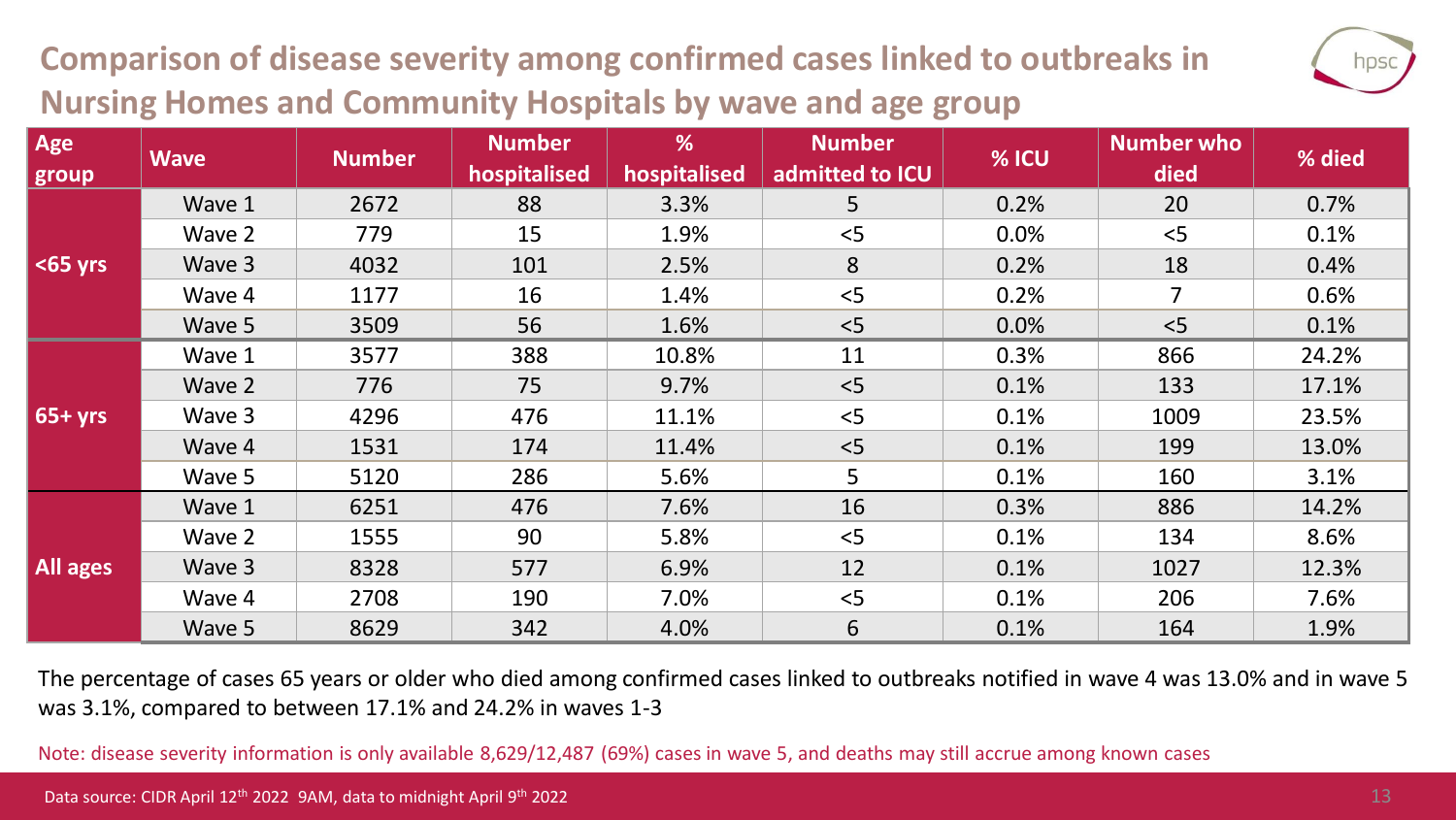### **Distribution of outbreak size\* by month of outbreak notification**



The median outbreak size has remained relatively low since the vaccination programme commenced in January/February 2021

The median outbreak size for outbreaks reported in January 2022 increased to 19 and reduced to 14 in February, and to 13 in March (Note: data for March and April likely incomplete)

\*Number of associated cases is based on the larger between the aggregate number of confirmed cases reported and the number of confirmed linked cases

NDS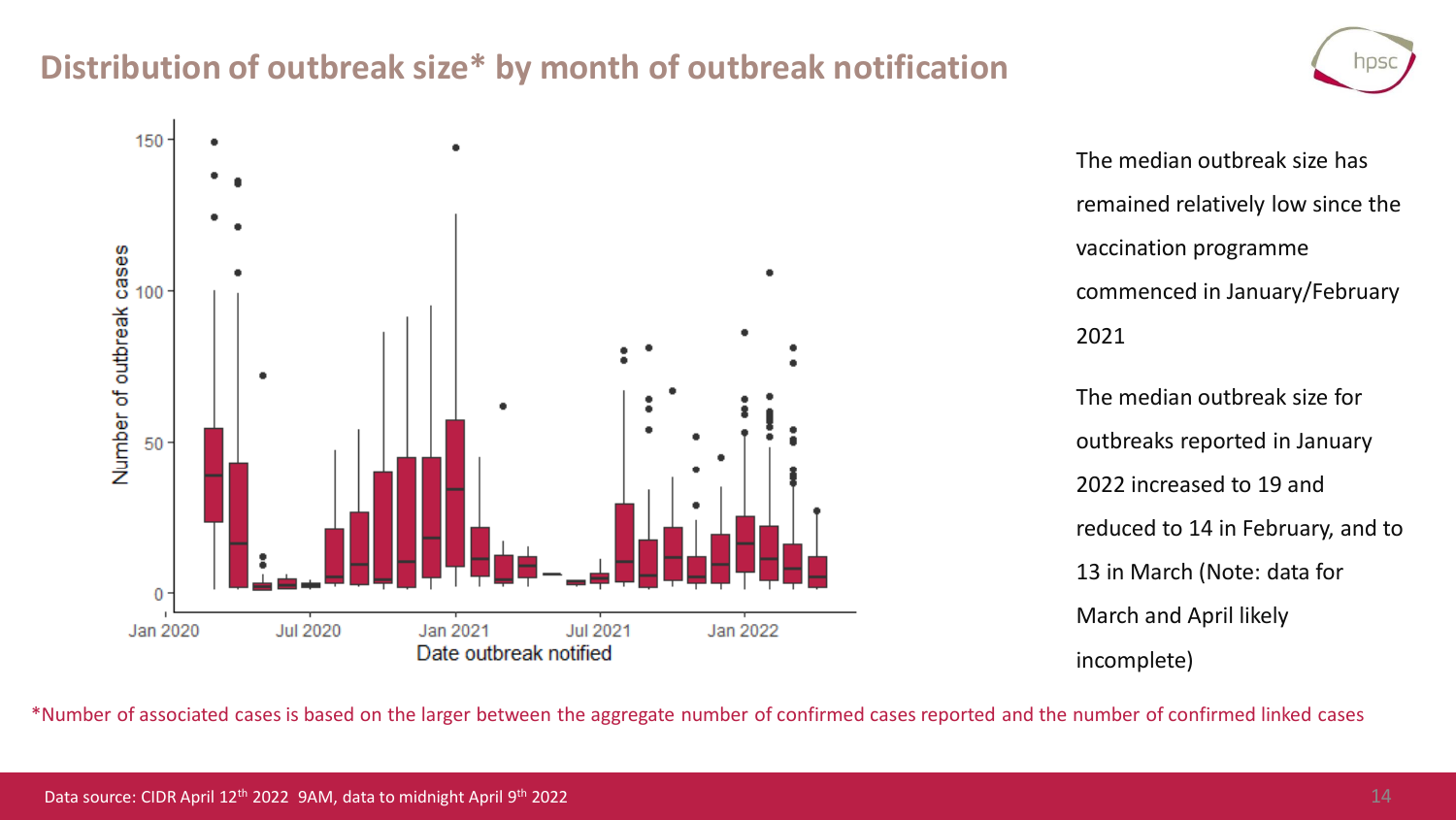### **Distribution of number of deaths per outbreak by month of outbreak notification**



**Jul 2020** Jan 2021 **Jul 2021** Jan 2022

The median number of deaths per outbreak has remained relatively low since the vaccination programme commenced in January/February 2021.

The monthly median number of deaths per outbreak has remained at zero since November 2021 (Note: data for February and March likely incomplete)

Note: Later outbreaks in the series may still be accruing cases and deaths

Note: Only outbreaks with linked case information are included in this calculation

Date outbreak notified

Number of outbreak cases who died<br>a<br>a<br>a<br>a

0

Jan 2020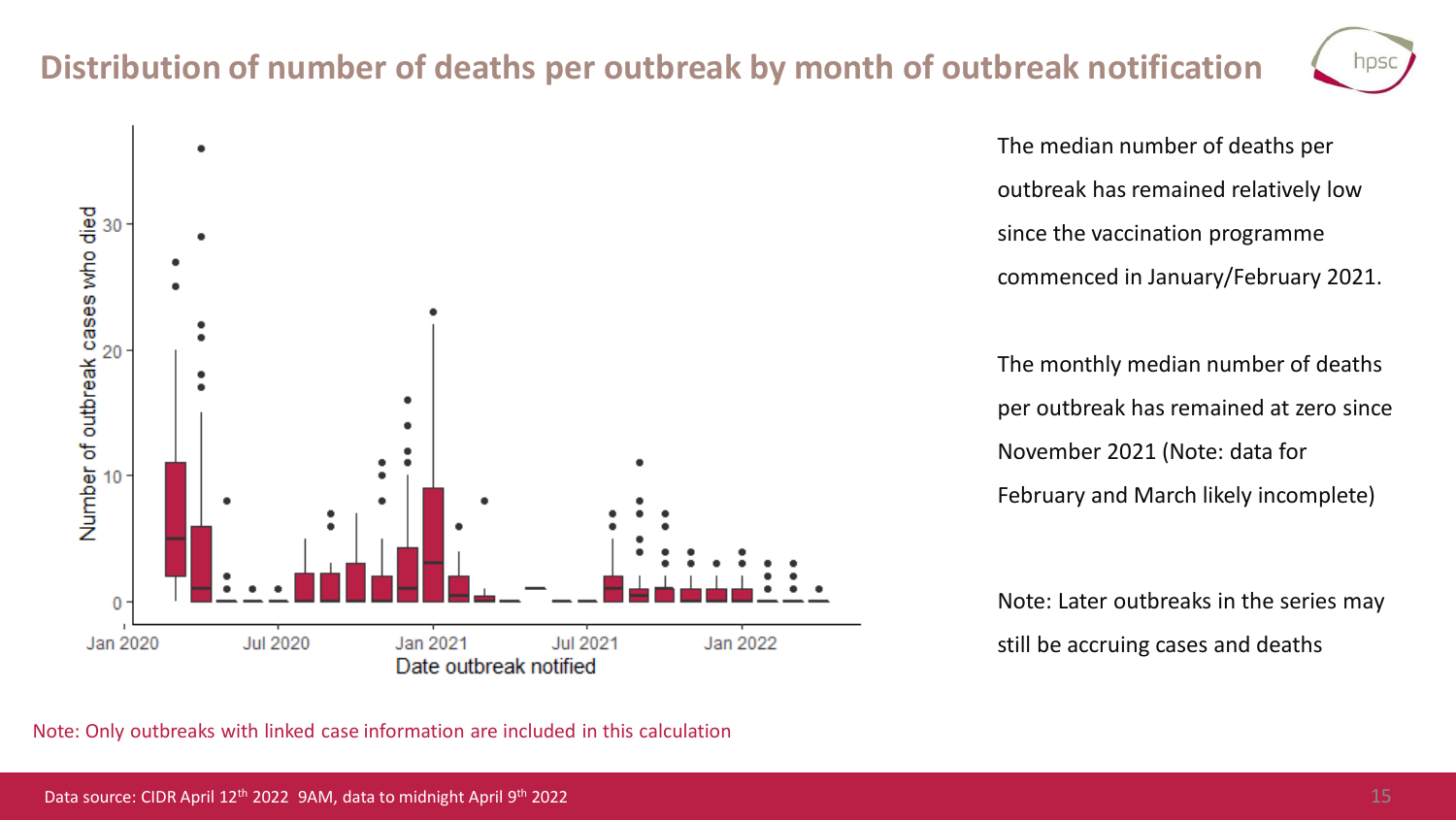### **Distribution of outbreak case fatality by month of outbreak notification**





The median outbreak case fatality has remained relatively low since the vaccination programme commenced in January/February 2021.

The monthly median outbreak case fatality has remained at zero since November 2021 (Note: data for February and March likely incomplete)

Note: Later outbreaks in the series may still be accruing cases and deaths

Note: Only outbreaks with linked case information are included in this calculation